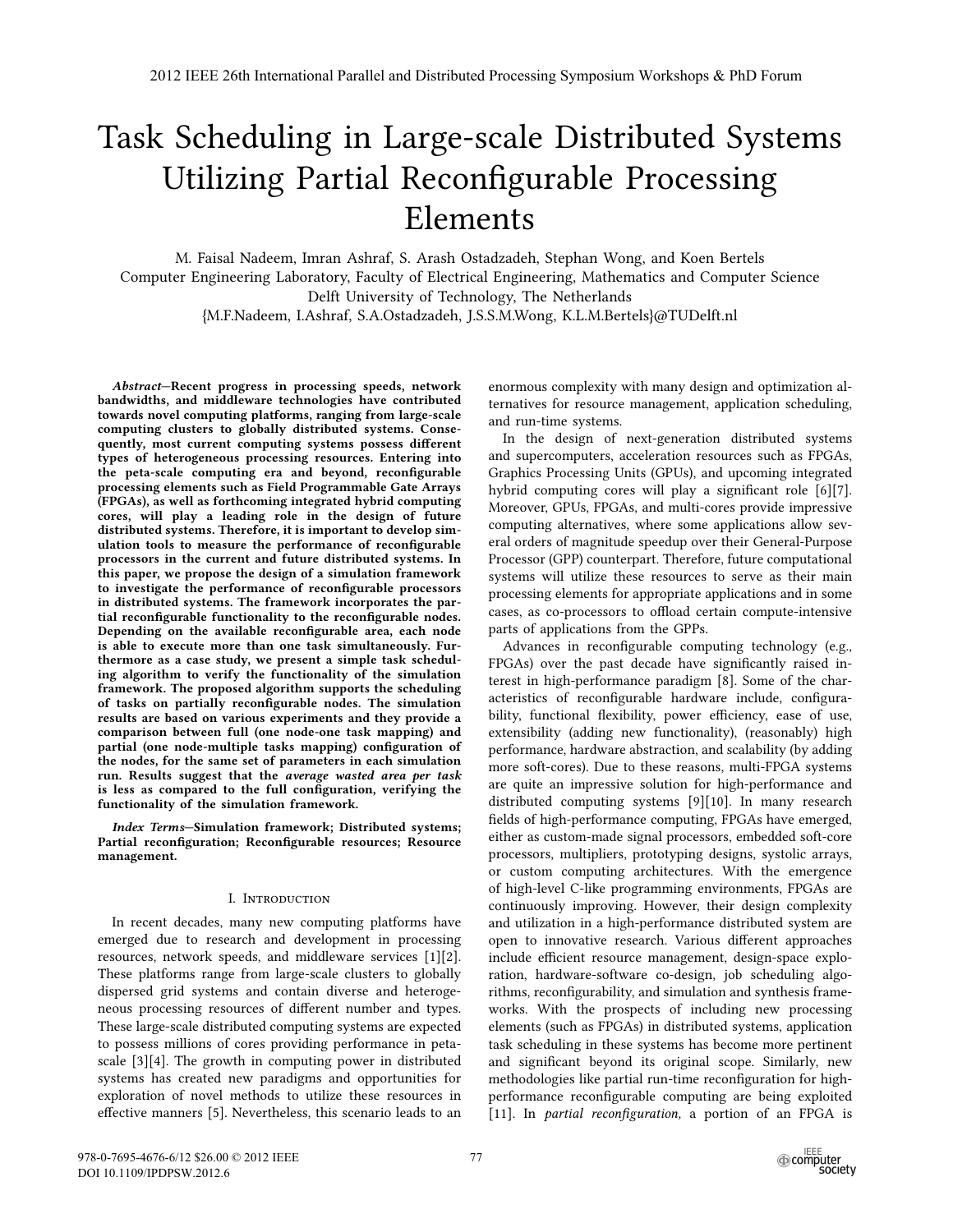dynamically modified while the remaining regions continue to operate without any disruption. It allows an efficient utilization of FPGA by only configuring the required functionality at any point in time.

In our previous paper [12], we presented the design of a simulation framework for the resource management and tasks scheduling for dynamic reconfigurable processing nodes in a distributed computing system. We termed our proposed simulation framework as **D**ynamic **Re**configurable **A**utonomous **M**any-task **Sim**ulator (DReAMSim). In this work, we have extended our simulation framework to provide the following contributions:

- Design and implementation to incorporate partial reconfigurable functionality to the reconfigurable nodes in DReAMSim. A node region can be reconfigured at runtime while the other regions are already configured and are executing some tasks. In this way, a particular node can accommodate more than one task simultaneously, depending upon its available reconfigurable area.
- Design of efficient data structures to maintain the dynamic statuses of the nodes.
- As a case study, a task scheduling algorithm is proposed and implemented to verify the functionality of the simulation framework. The algorithm supports the scheduling of tasks on partially reconfigurable nodes.

The simulation results are based on various experiments, and they provide a comparison between full (one task per node) and partial (multiple tasks per node) reconfiguration of the nodes, for the same set of parameters in each simulation run. Results suggest that the *average wasted node area per task* in case of partial reconfiguration is less as compared to full reconfiguration, verifying the functionality of the simulation framework.

The remainder of the paper is organized as follows. Section II presents related work and the basic concept. Section III presents the top-level organization of the DReAMSim simulation framework. In Section IV, we detail the formal system model and the design and implementation the DReAMSim. In Section V, we propose a task scheduling algorithm which takes into account the partial reconfigurability of the nodes in a distributed system. The simulation environment and results are discussed in Section VI. Finally, Section VII provides the conclusions and future work.

# II. Related Work and Basic Concept

GridSim [13] and SimGrid [14] are the most notable simulation tools for application task scheduling, grid economy, and resource management for distributed computing systems. These tools provide extensive frameworks for modeling of computing resources comprising of GPPs, with fixed computing capacities for every simulation run. Due to this constraint, these simulation tools can not be modified to add reconfigurability of nodes. However, CRGridSim [15] was an effort to extend GridSim to add reconfigurable elements in grid systems, but the proposed extensions were limited. It only included a speedup factor of a reconfigurable element over a GPP, as the primary reconfiguration parameter. Many



Figure 1: A conceptual overview of a distributed system with reconfigurable nodes.

other significant parameters, such as area utilization, reconfigurability, reconfiguration delay, hardware technology, application model, and application size were not considered. In our previous work [12], we proposed the design of a simulation framework for reconfigurable processors in largescale distributed systems. A user can model reconfigurable processing elements and implement various scheduling policies. In the current work, we have extended our framework to include the option for partial reconfigurability among the nodes. Hence, a node can be reconfigured for more than one *configurations* at one time.

Figure 1 depicts a conceptual overview of a large-scale distributed system containing reconfigurable processing nodes, as well as GPPs. It consists of a *Resource Management System (RMS)* which handles the monitoring, load distribution, application task scheduling among different nodes in the system. It can be noted that each reconfigurable node contains a particular configuration (denoted as  $C_i$ ) of a processor of a certain type  $(P_{type})$ . It can execute an application task, which requires a preferred processor configuration (denoted as  $C_{pref}$ ). An existing  $C_i$  on a node can be changed by sending a bitstream of a different configuration. The *RMS* distributes the tasks onto suitable nodes specified by some task scheduling algorithm. If a task prefers a certain processor configuration  $(C_{pref})$ , then the *RMS* reconfigures a suitable node by sending the corresponding bitstream and sends the task for processing.

#### III. The DReAMSim Simulation Framework

Figure 2 depicts the top-level organization of the DReAM-Sim simulation framework. There are 4 different subsystems in the proposed framework; *input*, *information*, *core*, and *output* subsystems. Each subsystem is composed of various modules.

**The** *input* **subsystem**: it is the input interface to allow user inputs to the framework. It allows a user to set *application specifications* as well as *user-defined resource specifications*. It generates synthetic tasks which may require a particular processor configuration  $(C_{pref})$  and required estimated time for the execution of tasks. It can also support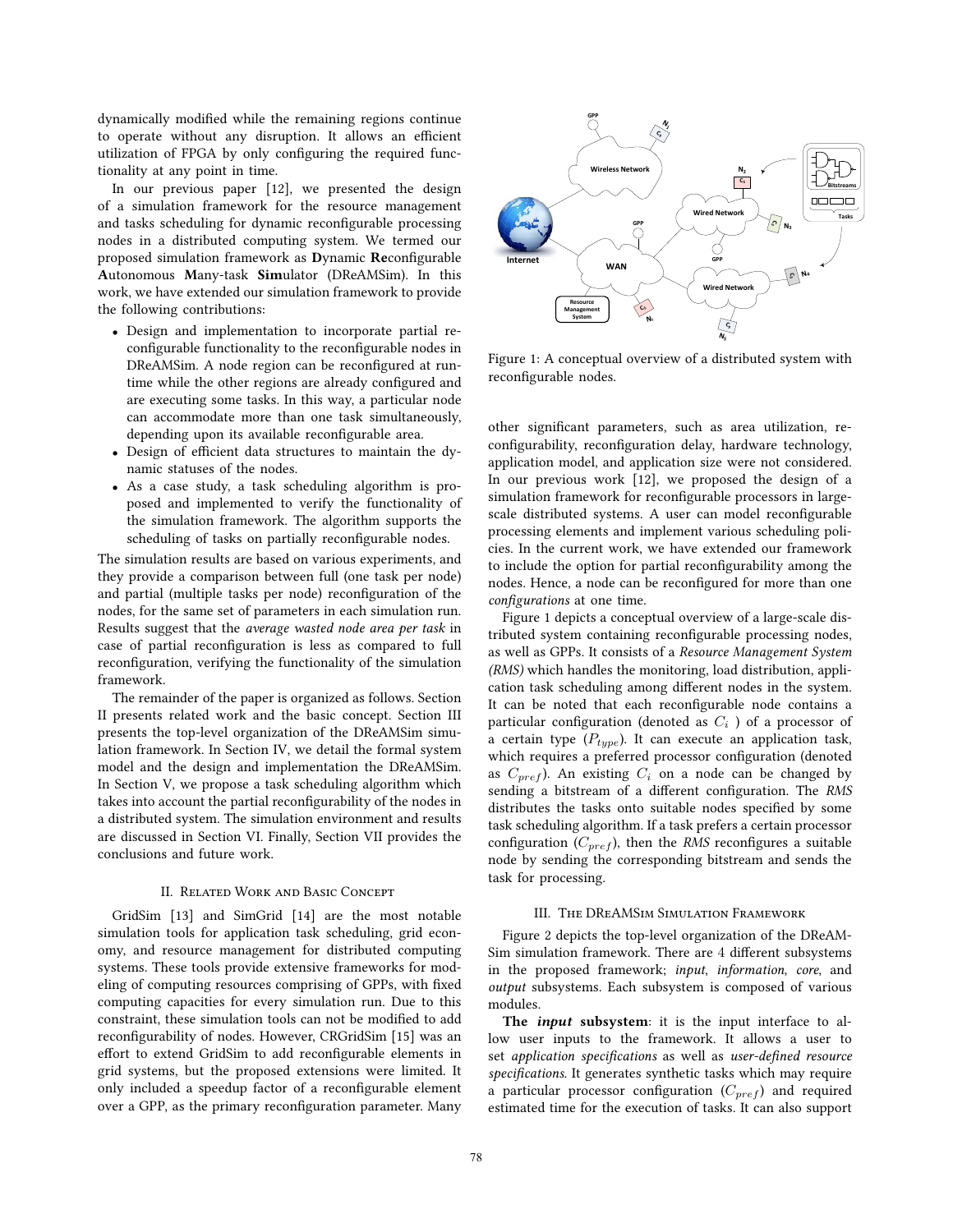

Figure 2: DReAMSim top-level organization.

real workloads and user constraints. A user can specify the task arrival rate and arrival distribution functions. The *User-defined resource specification* module is responsible for generating nodes and different processor *configurations*. It can produce nodes with various reconfigurable area sizes. Reconfiguration method (full or partial reconfiguration) can also be set. For simulation purposes, a user can specify the node upper and lower area limits. For a more realistic study, these limits can be specified according to the real area sizes of the reconfigurable devices available in the market. Similarly, a variety of processor *configurations* can be generated. Again for a realistic experiment, different *configurations* of  $P_{type}$ and their corresponding parameters can be specified allowing various processor options for application tasks.

**The** *information* **subsystem**: this subsystem provides resource information during a particular simulation*.* The *job submission manager* simulates the task arrivals corresponding to a user-defined task arrival rate and distribution function*.* The *resource information manager* maintains all sorts of information about the nodes. This consists of static and dynamic information. The static information contains fixed reconfigurable area, hardware family or type, etc. The dynamic information includes the current set of processor *configurations*, the state (currently idle or busy), number of currently running tasks, available reconfigurable area etc. This information is required by various other modules, such as the *task scheduling manager or monitoring module* to perform different jobs.

**The** *core* **subsystem:** this subsystem is the core of the framework and it consists of a *task scheduling manager,* a *monitoring module,* and a *load balancing module.* The *task scheduling manager* can implement different scheduling policies to schedule tasks onto various nodes. Due to the dynamic nature of a distributed system with reconfigurable nodes, the task scheduling process becomes a significant

matter. First of all, as a result of the large number of nodes, it is hard to address issues such as load balancing when a task is scheduled to the available set of nodes. Secondly, since the nodes are reconfigurable and the system is dynamic, the scheduling should be adaptive. For these reasons, the framework contains a *load balancing module*. The current states of different nodes can be checked by the *monitoring module*.

**The** *output* **subsystem**: contains an XML *simulation report generator* which accumulates the statistics associated with various performance metrics that are produced by the framework and are gathered during each simulation run.

#### IV. Design and Implementation

# *A. System Model*

In this section, we provide a formal system model by defining node, configuration, and task models. A typical reconfigurable node can be defined by the following tuple:

$$
Node_i (TotalArea, AvailableArea, \mathbf{C}, family, caps, state)
$$
  
where 
$$
\mathbf{C} = \{C_1, C_2, \cdots, C_m\}
$$
  
(1)

Where **C** represents a set of current processor configuration on the node and i represents the *node number*.  $TotalArea$  is the total reconfigurable area of the node i, whereas, AvailableArea is the remaining reconfigurable area on the node, after it is configured with  $m$  configurations. A device  $family$  defines the group of compatible nodes which share similar types of resources and performance. Furthermore, caps represent a list of different *capabilities* available on a node. For example, a node's caps may include hardware resources, such as embedded memory, DSP slices, configuration bandwidth, etc. Finally, state represents the status of the node  $i$ : busy or idle. Subsequently, the general configuration of a processor to be configured on a node, is represented as:

$$
C_i (ReqArea, P_{type}, \textbf{param}, BSize, ConfigTime)
$$
  
where  $\textbf{param} = \{parameter_1, \cdots, parameter_k\}$  (2)

Where i represents the *configuration number* and ReqArea is the total reconfigurable area required by the configuration i.  $P_{type}$  represents the processor configuration required by tasks and **param** is a set of parameters representing a list of attributes of a particular  $\mathcal{P}_{type}$  processor which provide its architectural details. Some examples of  $P_{type}$  are multipliers, systolic arrays, soft-core processors, and custom-made signal processors. One such example is a *parameterizable* soft-core  $\rho$ -VEX VLIW processor presented in [16]. It has been implemented on FPGA and can be adopted to several architectural parameters. These parameters include the number and types of functional units (multipliers and ALUs), cluster cores, the number of issues, or the number of memory slots. Finally,  $BSize$  represents the file size of bitstream for a configuration  $C_i$ . Similarly, an application task is defined by the following tuple: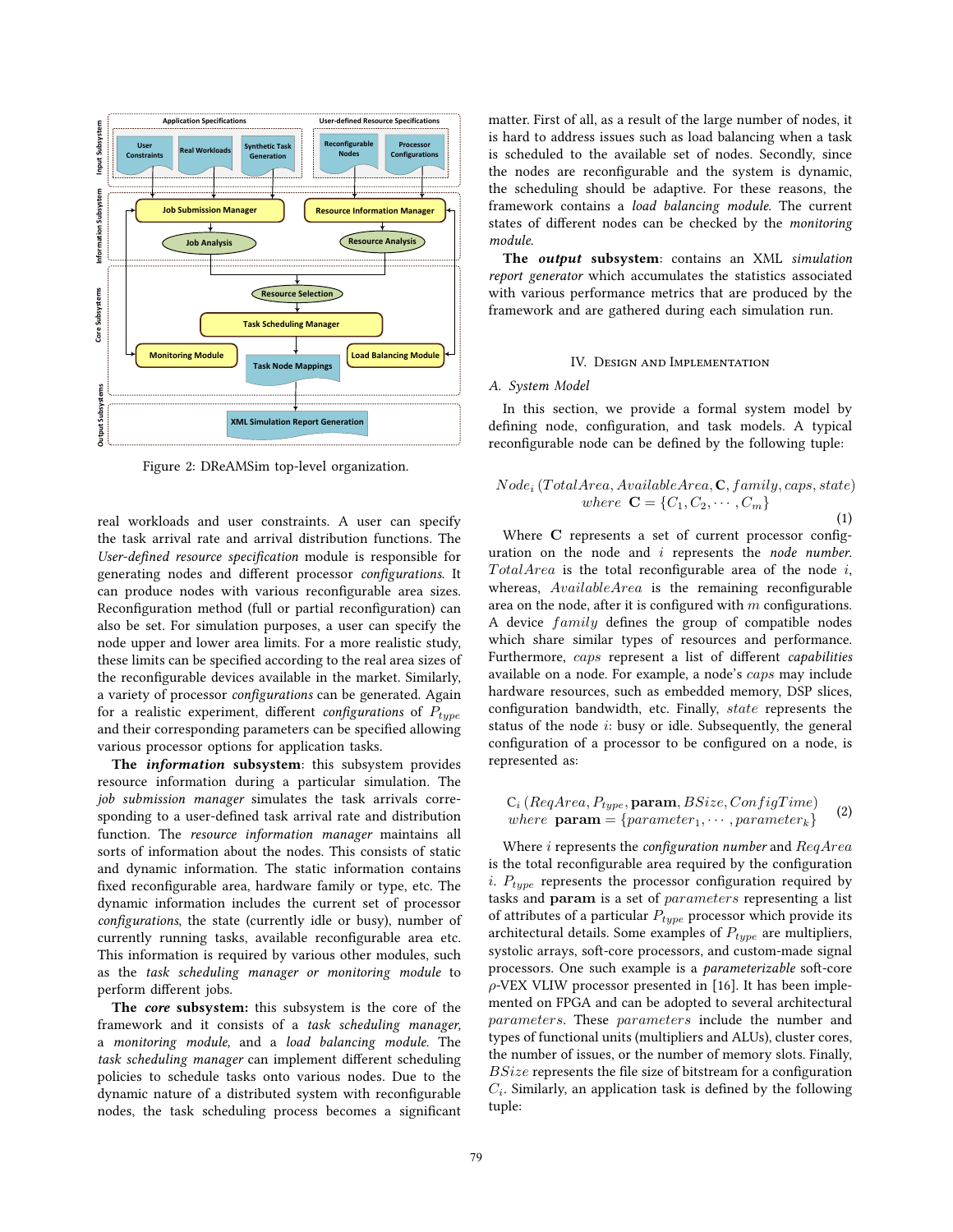

Figure 3: Dynamic data structures in the resource information system.

$$
Task_i(t_{required}, C_{pref}, data) \tag{3}
$$

Where  $i$  represents the *task number*,  $t_{required}$  is the execution time required by the task  $i$  if it is processed on its preferred processor configuration  $(C_{pref})$ , and data is the input data of the task.  $C_{pref}$  is the preferred processor configuration required by task  $i$ . This configuration is a specific processor implemented on a reconfigurable node.

Based on the definitions of above tuples, the AvailableArea of a node can be calculated as follows:

$$
AvailableArea = \begin{cases} TotalArea & \text{if } m = 0\\ TotalArea - \sum_{i=1}^{m} ReqArea_i & \text{if } m > 0 \end{cases}
$$
(4)

Where m represents the cardinality of the set **C** in the tuple 1, and it provides the total number of current configurations of the node.

#### *B. Dynamic Data Structures for Resource Management*

We designed and implemented effective and dynamic data structures to provide a simple mechanism for the maintenance of information corresponding to dynamically reconfigurable nodes in the *resource information manager*. Figure 3 depicts the proposed data structure. Information regarding all reconfigurable nodes in the system is maintained by a data structure denoted by *node list*. Each item (node) in this list updates the information about a node and it contains a config-task-pair list, TotalArea, AvailableArea, and other node attributes. It also contains two pointers namely, *Inext* and *Bnext*. As depicted in the Figure 3, these pointers are used to link all the idle or busy nodes of a certain configuration. The *config-task-pair list* is another data structure which maintains the *configuration-task* pairs on a particular node. It keeps track of all the configurations on a node. Whenever a new configuration is made on the node, a new *configuration-task* entry is created in the list. In this figure, all the actively running tasks are represented by  $T_i$ . If there is no currently running task on a particular configuration on the node, then it is represented by *NULL*. The maximum number of *configuration-task* pairs on a node depends on the AvailableArea of the node.

Each *configuration* instantiates a typical processor configuration of type  $P_{type}$ , its  $ReqArea$ , and a list of its **param**. Additionally, it consists of two pointers *Idle start* and *Busy start. Idle start* (or *Busy start*) points to the first node of the linked list of the idle nodes (or busy nodes) configured with this particular *configuration*.

The main reason to propose these pointers and linked lists is to maintain the dynamic behavior of the nodes which are expected to contain various configurations at different times. In addition, these linked lists ease up the search effort needed to get the state information of a certain node. This search effort can become especially time-consuming, if the total number of nodes is very large.

#### *C. DReAMSim Class Design*

A class diagram of the DReAMSim framework, represented by using simple, unified modeling language (UML) notation, is depicted in the Figure 4. It provides details of different classes implemented in order to generate tasks, nodes, configurations, scheduler, lists, and simulation environment. The framework implements the following important classes: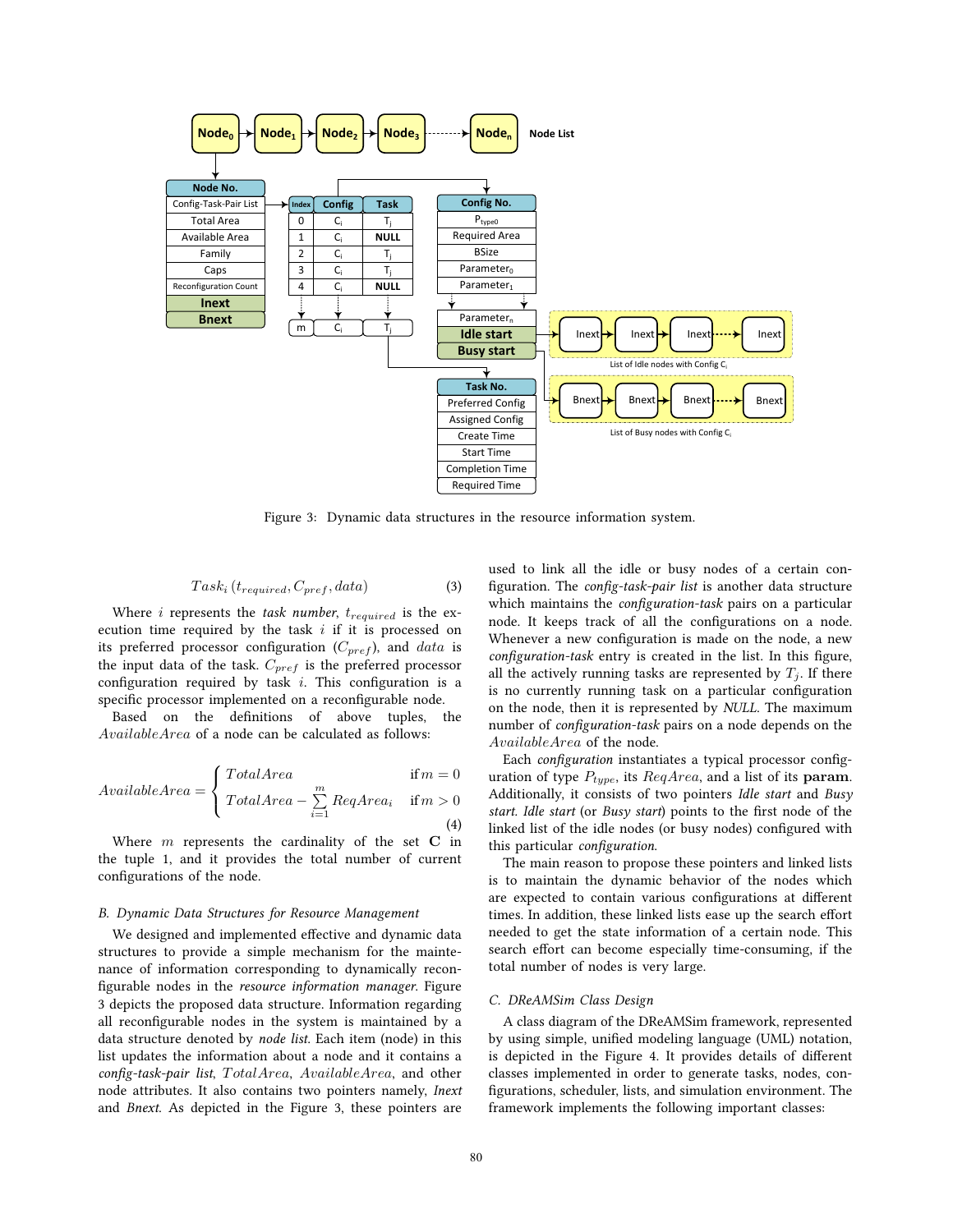

Figure 4: UML model of DReAMSim

- Node: implements a typical reconfigurable node and its capability is defined by T otalArea, AvailableArea,  $family, and \textit{caps}$ . Some important methods of this class are described in the following:
	- **–** *InitNodes():* initializes the number of nodes defined by the user, and allots a  $TotalArea$  to each node within the upper (*NodeUpperA*) and lower (*Node-LowerA*) area limits.
	- **–** *SendBitstream():* adds a configuration on the node, adjusts the AvailableArea according to the  $ReqArea$  of the new configuration, and increases the *reconfiguration count* on the node.
	- **–** *MakeNodeBlank():* removes all the configurations on a particular node, and equates the AvailableArea to the TotalArea.
	- **–** *MakeNodePartiallyBlank():* removes one or more existing configurations on a particular node, and readjusts the AvailableArea*.*
	- **–** *AddTaskToNode():* adds a task to a particular node, if it contains the required configuration of the task.
	- **–** *RemoveTaskFromNode():* removes a task from a particular node.
- Task: this is used to represent a task, and is characterized by  $t_{required}, C_{pref}$ , and  $data$ . It contains the following methods:
	- **–** *CreateTask():* creates a new task and its attributes, such as  $t_{create}$ ,  $t_{required}$ , and its  $C_{pref}$ .
- **–** *SendTaskToNode():* sends a task to a particular node, and calculates its *start time (t*start*), completion time (t*completion*), and waiting time (t*wait*).*
- **–** *TaskCompletionProc():* it is invoked by the scheduler, after a task finishes executing on a particular node. It releases the node to make it available for succeeding tasks. It also updates the corresponding idle and busy lists. Additionally, it reports some statistics after the completion of the task.
- $-$  *FindPreferredConfig():* searches for the  $C_{pref}$  of a particular task among all the configurations in the *configurations list*. Currently, a simple linear search is employed but it can be made more intelligent.
- **–** *FindClosestConfig():* searches for the CClosestMatch of a particular task if its  $C_{pref}$  is not available in the *configurations list.* The criteria for the  $C_{ClosestMatch}$ is that its ReqArea is the minimum among all configurations with a ReqArea more than the  $ReqArea$  of the  $C_{pref}$ .
- Config: this class represents a typical configurations with attributes such as, its  $RegArea$ ,  $P_{tune}$ , parameters,  $BSize$ , and  $ConfiqTime$ . It consists of the following method:
	- **–** *InitiConfig():* initializes the *configurations list* and assigns  $ReqArea$  and  $ConfigTime$  to all the configurations within a user-defined range.
- ConfigTaskPair: it is a dynamic data structure which is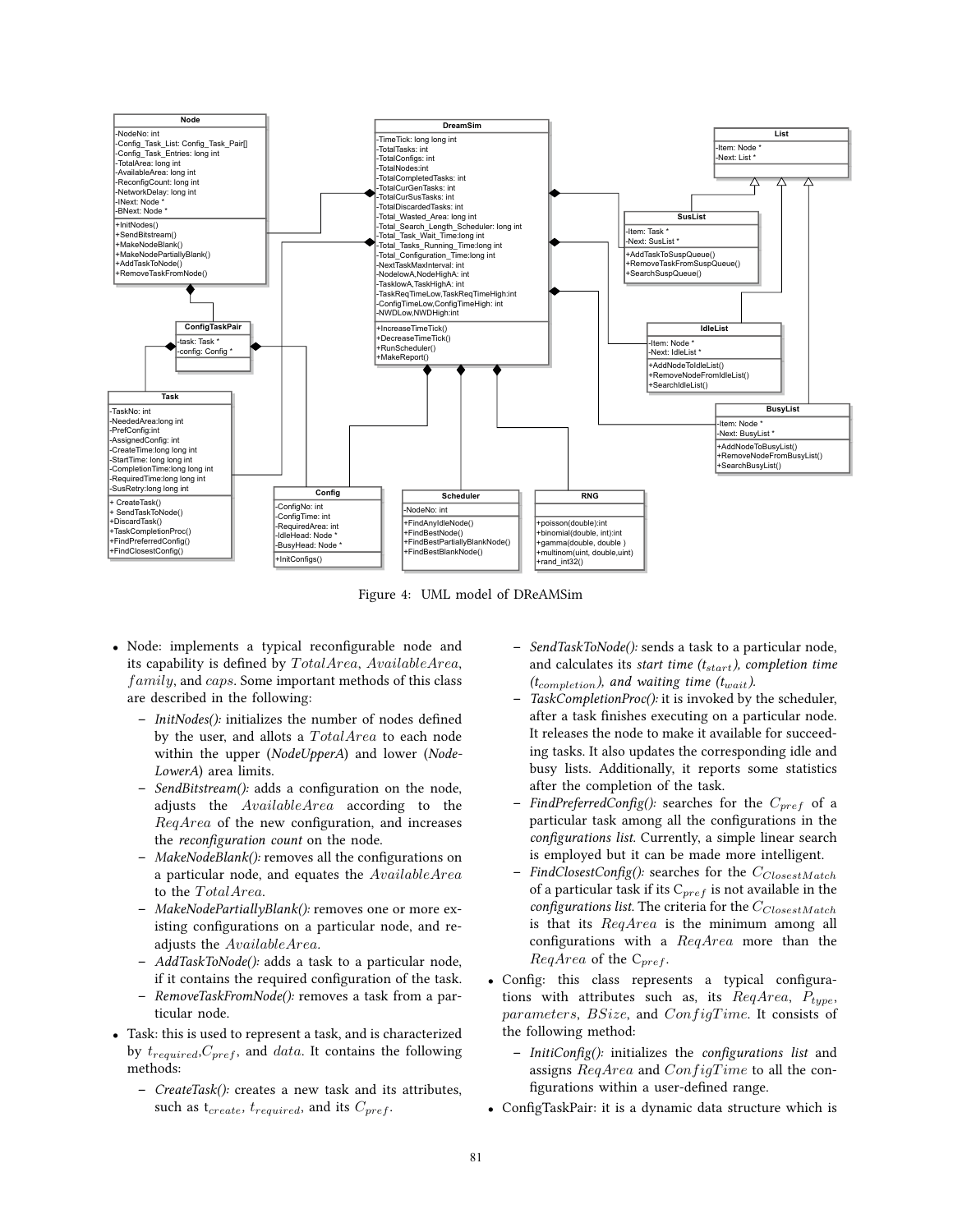used to keep track of all tasks and their corresponding configurations on a certain node.

- IdleList and BusyList: these classes maintain linked lists for managing information corresponding to idle nodes with a particular configuration. If a task finishes execution on a certain node, then it is added to the idle list of nodes (and removed from the busy list of nodes) with the configuration required by the task. These classes contain the following important methods:
	- **–** *AddNodeToIdleList()* and *AddNodeToBusyList():* adds a node to the idle (or busy) list of nodes with a particular configuration.
	- **–** *RemoveNodeFromIdleList()* and *RemoveNodeFromBusyList():* removes a node from the idle (or busy) list of nodes with a particular configuration.
	- **–** *SearchIdleList()* and *SearchBusyList():* used to traverse the idle (or busy) list of a particular configuration.
- Scheduler: implements various task scheduling policies defined by the user and contains the following methods:
	- **–** *FindBestNode()*: it is invoked to search the *bestnode* match for a given task, among all the idle nodes configured with its  $C_{pref}$ . The criteria for the *best-match* depends on the scheduling strategies. For instance, *best-match* can be the node which possesses the minimum AvailableArea.
	- **–** *FindAnyIdleNode():* search for any idle nodes configured with a configuration other than the  $C_{pref}$ of the task. It is explained in the Algorithm 1.
- DreamSim: it is the core class of the simulator and it interacts with other classes to prepare the system to run the user-defined simulations. Two important methods of this class are given in the following:
	- **–** *RunScheduler():* it simulates a certain task scheduling policy implemented in the scheduler.
	- **–** *MakeReport():* accumulates the statistical data during the simulations.
- SusList: this class implements the suspension queue data structure to hold suspended tasks and contains the following methods:
	- **–** *AddTaskToSusQueue():* implements a simple queue data structure which holds the tasks, put in suspension by the scheduler.
	- **–** *RemoveTaskFromSusQueue():* each time a node finishes executing a task, the suspension queue is checked using this method to determine if a suitable task is waiting in the queue which can be executed on the node. It removes the task from the suspension queue and sends it the node.
	- **–** *SearchSusQueue():* traverses the suspension queue to search a particular task.
- RNG: it is a random number generator class which is based on the *Ziggurat Method* [17] using the algorithm described in [18] for generating *Gamma variables*. It provides several random number distributions, such as *Poisson*, *Binomial*, *Gamma*, *Uniform random*, etc. The

simulator uses these random number distributions to generate configurations, nodes, and task arrivals.

The method *MakeReport()* in the DReAMSim class accumulates the statistical data at the end of each simulation. Table I provides some important statistics generated by the simulator. *Total scheduler workload* is the sum of *search steps* taken by the simulator to schedule a task and to do different house keeping activities, for instance, updating the idle, busy, and suspension queue lists. A *search step* is a basic unit of exploration to search a memory location. A scheduling step counter *SL* is incremented after each search step that the *scheduler* takes to schedule a task. The methods *Increase-TimeTick()* and *DecreaseTimeTick()* simulate the progress of time in terms of *timeticks* in a general manner, where *timetick* is a unit of time on a target system. In this respect, the total simulation time is calculated as follows:

#### Total simulation time  $= Total number of \ timeticks$  (5)

The *total wasted area* at any given time is calculated as follows:

$$
Total\ wasted\ area = \sum_{i=1}^{N'} AvailableArea_i \tag{6}
$$

Where N' represents the total number of those nodes which contain at least one configuration. Thus, the *average wasted area per task* is evaluated as given:

$$
Avg\ wasted\ area\ per\ task = Total\ wasted\ area/Total\ tasks\ (7)
$$

The *total waiting time for each task*,  $t_{wait}$  is calculated as follows:

$$
t_{wait} = t_{start} - t_{create} + t_{comm} + t_{config}
$$
 (8)

Where  $t_{create}$  is the time when the task is created,  $t_{start}$  is the time when the task is submitted to a node for execution,  $t_{comm}$  is the communication time of the task to reach the node, and  $t_{config}$  is the time to configure the node, if any configuration is required before task allocation. The *average waiting time per task* for T tasks, is computed as follows:

Avg waiting time per task = 
$$
\sum_{j=1}^{T} (t_{wait})_j / Total \; tasks \; (9)
$$

Similarly, we calculate the *total configuration time* as follows:

$$
Total configuration is time = \sum_{k=1}^{C} (ReconfigCount)_k.(ConfigTime)_k
$$
\n(10)

In each class, various methods utilize *data members* in an appropriate manner. For instance, *NextTaskMaxInterval* defines the upper time limit during which a new task is generated during a particular simulation run.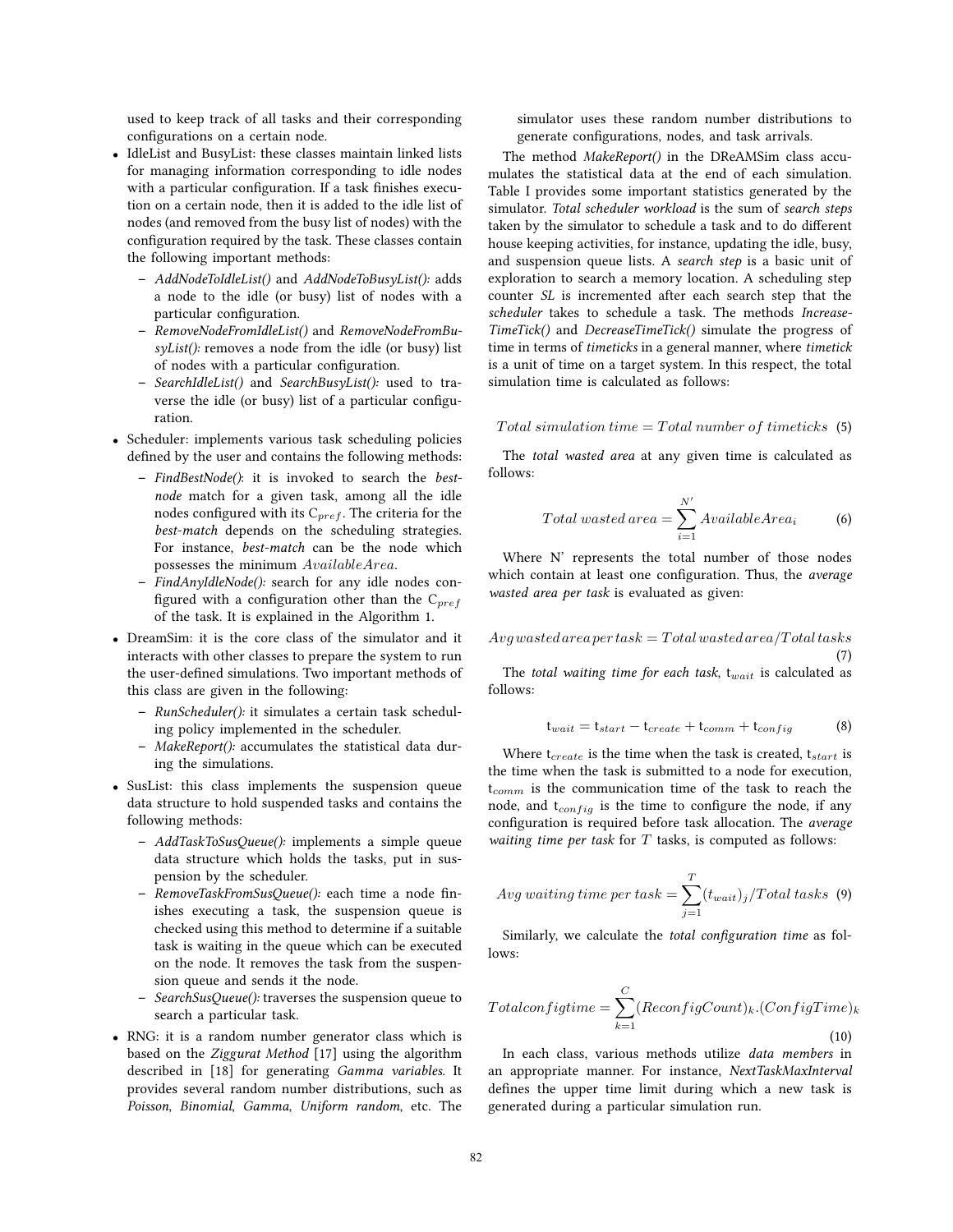Table I: Some important DReAMSim performance metrics.

| Performance Metric                     | Description                                                                                                                                                                                                                   |
|----------------------------------------|-------------------------------------------------------------------------------------------------------------------------------------------------------------------------------------------------------------------------------|
| Average wasted area per task           | Average reconfigurable area wasted during the scheduling of all tasks during a simulation<br>run. See Equation 7.                                                                                                             |
| Average running time of each task      | Average time lapse from the arrival of the task to the system until its completion.                                                                                                                                           |
| Average reconfiguration count per node | Average number of reconfigurations performed by each node during the simulation.                                                                                                                                              |
| Average reconfiguration time per task  | Average reconfiguration time required per task during the simulation. See Equation 10.                                                                                                                                        |
| Average waiting time per task          | Average time elapsed from the time a task is submitted to the system until the time it is                                                                                                                                     |
|                                        | assigned to a node. See Equation 9.                                                                                                                                                                                           |
| Average scheduling steps per task      | Total number of search links explored by the scheduling system to assign a task to a proper<br>node. This metric closely reflects the quantitative value of the time taken by the scheduling<br>system to accommodate a task. |
| Total discarded tasks                  | Total number of tasks discarded during the simulation.                                                                                                                                                                        |
| Total scheduler workload               | Total number of search steps taken by the resource information module to perform various                                                                                                                                      |
|                                        | housekeeping jobs such as, maintaining the current states of nodes and configurations.                                                                                                                                        |
| Total used nodes                       | Total number of nodes utilized during a simulation run.                                                                                                                                                                       |
| Total simulation time                  | Total simulation time required to execute all tasks during the simulation. See Equation 5.                                                                                                                                    |



Figure 5: The scheduling algorithm with support for partial reconfigurability of nodes.

#### V. Task Scheduling Algorithm- A Case Study

As a case study, we tested our framework by implementing a simple dynamic scheduling algorithm, which takes into account the partial reconfigurability of the nodes. It was implemented in the scheduler part of the framework. The algorithmic process is mainly divided into four different parts,

as depicted in the Figure 5. Each incoming task is allocated to a particular node by using one of these algorithmic parts namely, *allocation*, *configuration*, *partial configuration*, *partial re-configuration*. Initially, the scheduler decides whether the *exact-match* configuration (or  $C_{pref}$ ) of the *task* is available in the *configurations list*. If the  $C_{pref}$  of the *task* is not available, then the algorithm searches for a *closest-match* configuration (or CClosestMatch) of the *task* in the *configurations list.* However, if  $C_{ClosestMatch}$  is also not available, the *task* is discarded. We explain each part of the algorithmic process in the following:

**Allocation**: If the  $C_{pref}$  ( or  $C_{ClosestMatch}$ ) is available in the *configurations list*, then the task is directly *allocated* to one of the idle nodes already configured with the Cpref ( or CClosestMatch). The algorithm chooses the *bestmatch* among all the available idle nodes. The criteria for the *best-match* is the node which possesses the minimum AvailableArea among all those nodes which are configured with the  $C_{pref}$  ( or  $C_{ClosestMatch}$ ), so that the nodes with larger AvailableArea are utilized for later *re-configurations*.

**Configuration**: If the direct *allocation* is not possible due to the absence of idle node(s)*,* then one of the blank nodes is *configured* with the  $C_{pref}$  ( or  $C_{ClosestMatch}$ ) and the *task* is allocated. A *blank node* is defined as a node with no current configuration.

**Partial configuration**: If *allocation* or *configuration* can not be performed, the scheduler searches for a node which contains a reconfigurable region with sufficient area to configure the  $C_{pref}$  ( or  $C_{ClosestMatch}$ ) of the *task*. In this case, the scheduler chooses a node with minimum sufficient region and configures it with the  $C_{pref}$  ( or  $C_{ClosestMatch}$ ) and allocates the *task.* If there are no nodes with sufficient area are not available, then the scheduler performs *partial re-configuration,* as explained below.

**Partial re-configuration**: In this case, the scheduler explores any idle nodes which are currently configured with any configuration, other than the  $C_{pref}$  ( or  $C_{ClosestMatch}$ ) of the *task.* This phase is performed by the *FindAnyIdleNode* method in the scheduler, which is presented by the algorithm 1. It takes the *task* as an input and returns a particular node which can be *re-configured* for the scheduling of the task. The method explores the *entries* of the idle configurations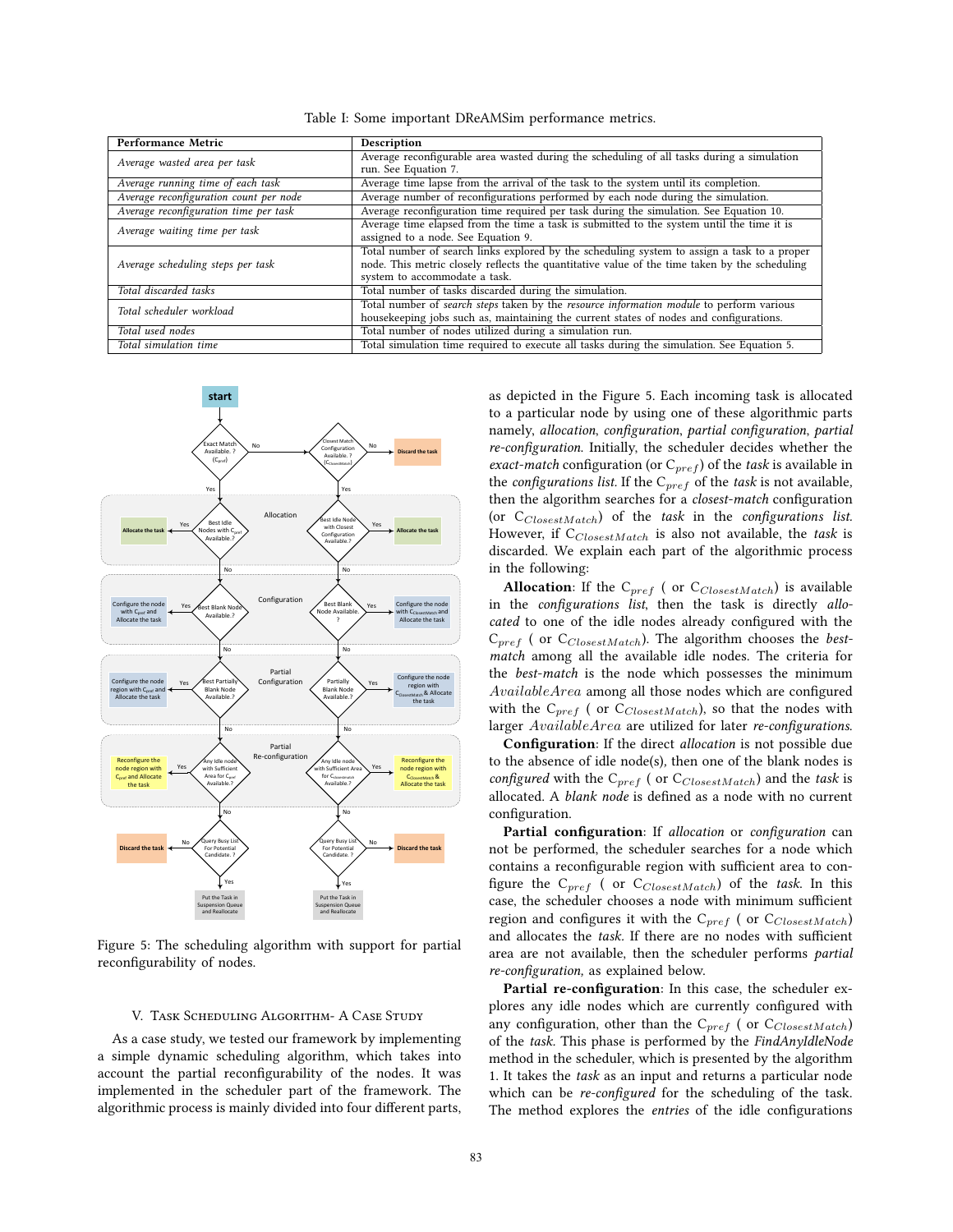**Algorithm 1** The FindAnyIdleNode Alogrithm

which can be removed to reconfigure the node with the  $C_{pref}$  ( or  $C_{ClosestMatch}$ ) required by task. In addition, the method outputs a list of entries which can be utilized for reconfiguration of the node. It returns NULL in case no node with sufficient area, can be found for the *reconfiguration*.

If the scheduler is unable to *allocate* the *task* after going through all four phases, then it explores the list of all busy nodes to search at least one currently busy node with sufficient  $TotalArea$  to configure the  $C_{pref}$  ( or  $C_{ClosestMatch}$ ). If one such node is found, the *task* is put in a suspension queue to later *re-allocate* it to that node to become idle. Otherwise, if no such node is found, the *task* is discarded.

### VI. Simulation Environment and Results

We performed a number of experiments based on the scheduling algorithm implemented in the scheduler part of DReAMSim. We used several simulation parameters to compute various performance metrics. The experiments were conducted on 64-bit Intel Core 2 Duo CPU E8400 machine running at 3.00GHz. It is installed with openSUSE 11.3 with the Linux kernel 2.6.34. The implementation of DReAMSim has been described in C++ and compiled using gcc v.4.5.0 for the above-mentioned target processor.

**Simulation parameters:** Table II presents various simulation parameters and their values, used in our experiments. Total number of nodes and configurations are set as 200 and 50, respectively. The task arrival interval is set between [1..50] time-ticks with uniform distribution. The total number of tasks in each experiment varies between [1000...100,000] and their  $t_{required}$  changes between [100...100,000] timeticks randomly. Furthermore, the TotalArea of each node ranges between 1000 to 4000 area units (e.g., area slices). Similarly, all the *configurations* require a reconfiguration area

Table II: Different simulation parameter values.

| Simulation parameter           | Value                                |
|--------------------------------|--------------------------------------|
| Total nodes                    | 100, 200                             |
| Total configurations           | 50                                   |
| Total tasks generated          | 1000100,000                          |
| Next task generation interval  | $[150]$                              |
| Configurations $ReqArea$ range | [2002000]                            |
| Node Total Area range          | [10004000]                           |
| Task $t_{required}$ range      | [100100,000]                         |
| $t_{config}$ range             | [1020]                               |
| $C_{ClosestMatch}$ percentage  | 15%                                  |
| Reconfiguration method         | with/without partial reconfiguration |

 $(RegArea)$  which is set between 200 to 2000 area units. For 15% of the total tasks, we assign a preferred configuration  $(C_{pref})$  that can not be found in *configurations list*. Therefore, these tasks are assigned to the nodes with  $C_{ClosestMatch}$  by the scheduler, dynamically.

We conducted experiments which are based on two different scenarios. In one scenario (*without partial configuration*), the nodes can be configured for only one *configuration* at one time. As a result, each node can execute only one task at one time. In the 2nd scenario (*with partial configuration*), each node is able to accommodate as many configurations as possible, depending upon its AvailableArea.

## *A. Results Discussion*

Simulation results for both scenarios mentioned above, are presented and discussed for some key performance metrics such as, *average waiting time per task*, the *average scheduling steps required per task*, and *average reconfiguration count per node*.

**The average wasted area per task:** Figures 6a and 6b depict the *average wasted area per task* results against a set of tasks varying between [1000...100, 000] for 100 and 200 nodes, respectively. All the other parameters are set according to the values in Table II. First, it can be noticed from both figures that the *average wasted area per task* is less for the scenario *with partial reconfiguration*. This is due to a possibility of adding more tasks on an already operative node, if it contains sufficient  $AvailableArea$  to accommodate the incoming task. In case of the scenario *without partial reconfiguration*, only one task can be executed at one time. As a result, when the node is reconfigured with the  $C_{pref}$  ( or  $C_{ClosestMatch}$ ) of the task, the remaining area is wasted and can not be utilized for another incoming task until the node finishes executing the current task. Secondly, the quantitative values of *average wasted area per task* for 100 nodes are far less (10-50 area units) as compared to 200 nodes ( 200-1600 area units). The reason is that the scheduler has a choice of more number of nodes (200 nodes) for each incoming task. As a result, the total accumulated wasted area is more.

For a fixed set of parameters and 100 nodes, it is expected that the waiting time of each task will be high as compared to 200 nodes. Similarly, it is expected that fewer number of nodes (100 nodes) will be reconfigured more. These results are explained in the following.

**The average reconfiguration count per node:** Figures 7a and 7b depict that, *with partial reconfiguration*, a typical node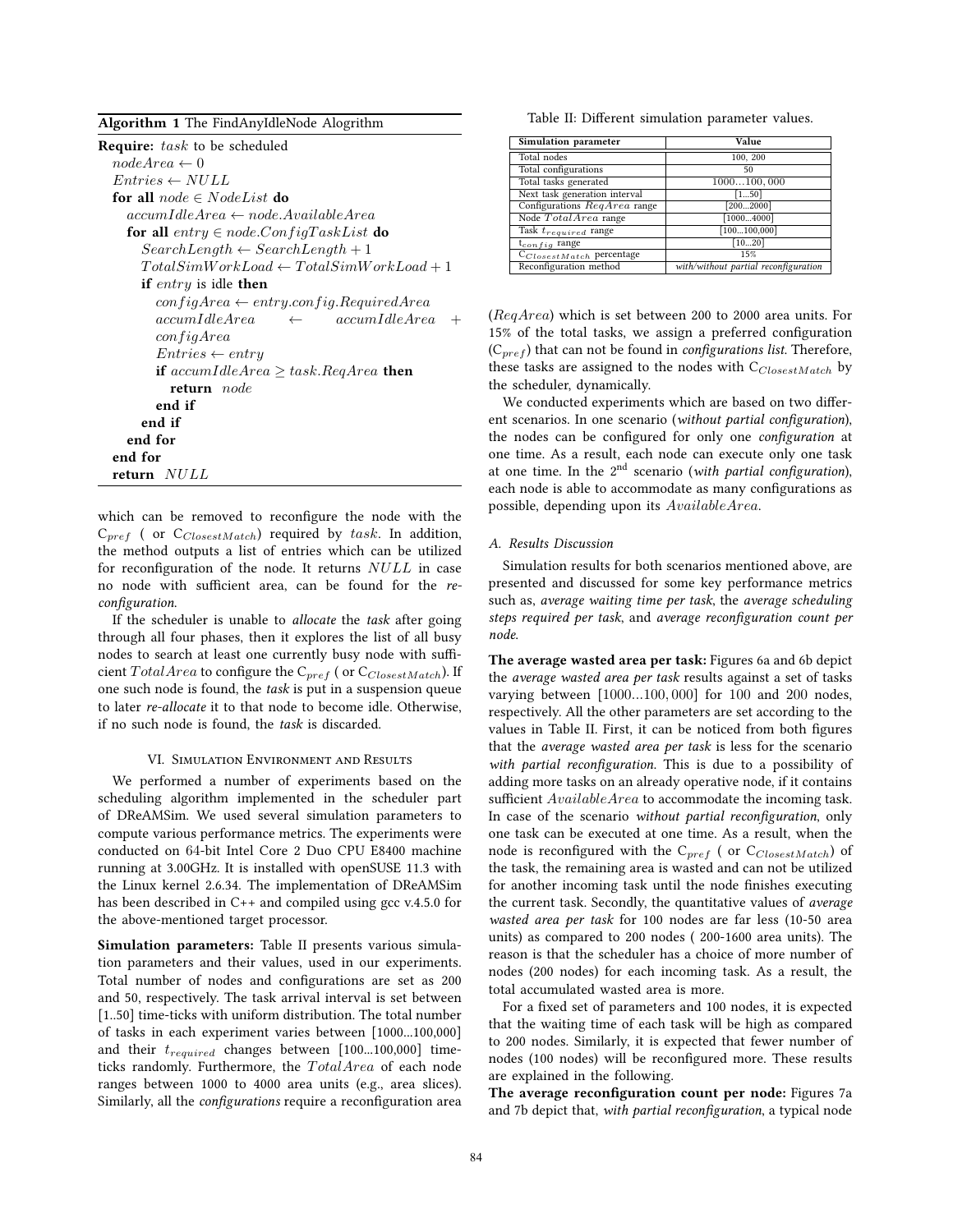

Figure 6: *Average wasted area per task* results for (a) 100 nodes and (b) 200 nodes.



Figure 7: *Average reconfiguration count per task* results for (a) 100 nodes and (b) 200 nodes.

is reconfigured more times (on average) due to more options for the scheduler to assign a task to a node. Hence, the *average reconfiguration count per node* is high as compared to the scenario when only one *configuration* (or one task) is allowed at one time. In case of 100 nodes, as depicted in the Figure 7a, the reconfiguration count is high. It is because the scheduler has less options to schedule each incoming task. It explores any idle nodes which are currently configured with any configuration, other than the  $C_{pref}$  ( or  $C_{ClosestMatch}$ ) of the *task. As a result,* it reconfigures those idle nodes with  $\mathbf{C}_{pref}$  ( or  $\mathbf{C}_{ClosestMatch}$  ) and schedules the task. Hence, the *average reconfiguration count per node* is high.

**The average waiting time per task:** Figures 8a and 8b depict the *average waiting time per task* results for 100 and 200 nodes, respectively*.* In the scenario *with partial reconfiguration*, the scheduler can immediately send a task to a particular node if it has sufficient AvailableArea to configure its  $C_{pref}$  ( or  $C_{ClosestMatch}$ ). Therefore, each incoming task requires less waiting time before it is scheduled to a suitable node. In a scenario *without partial reconfiguration*, the scheduler has no options to schedule multiple tasks on a single node, so the *average task waiting times* are much higher. In case of 100 nodes, as depicted in the Figure 8a, the *average waiting time per task* is very high due to a fewer number of nodes. Moreover, the tasks are arriving after a very small interval of [1...50] time-ticks.

**The average scheduling steps per task:** The *average scheduling steps per task* result comparison between the two scenarios for 200 nodes, is depicted in Figure 9a. In the first case *with partial reconfiguration*, the scheduler can even search for a node *region* to map a task, which reduces the scheduling effort to accommodate a task. This results in less scheduling steps as compared to the case *without partial reconfiguration*.

**The total scheduler workload:** Figure 9b depicts that the simulator requires more workload in the scenario *without partial reconfiguration*. This is because, the possibilities to schedule a task are limited and more housekeeping is re-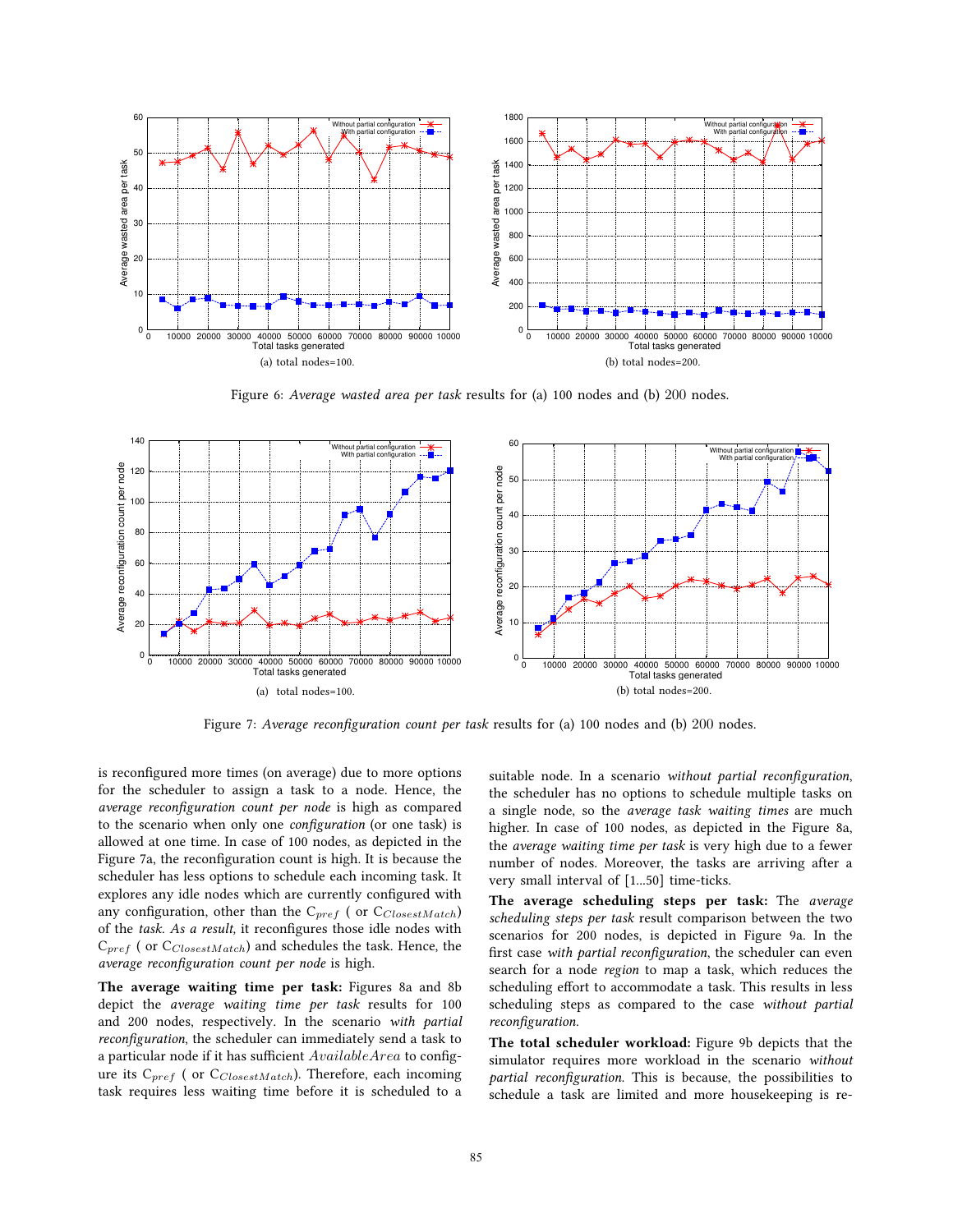

Figure 8: *Average waiting time per task* results for (a) 100 nodes and (b) 200 nodes.



Figure 9: *Average scheduling steps per task* and *total simulation workload* results for 200 nodes.



Figure 10: *Average configuration time per task* (nodes=200).

quired.

**The average configuration time per task:** Since the *average reconfiguration count per node* is much higher in scenario *with partial reconfiguration*, so the *average configuration time per task* is also higher as depicted in Figure 10.

Overall, it can be concluded that for a given set of parameters and *with partial reconfiguration*, the system utilizes less area, less scheduling steps, and scheduler workload. On the other hand, *without partial reconfiguration,* the scheduler has to wait to schedule a task due to an absence of options to accommodate multiple tasks on a node simultaneously.

From the above set of experiments, it can be noted that the scheduler's behavior depends on the reconfiguration methods. Various metrics such as the *average scheduling step*s *per task*, the *average waiting time per task*, and the *average reconfiguration count per node* follow an expected behavior for the two scenarios explained above.